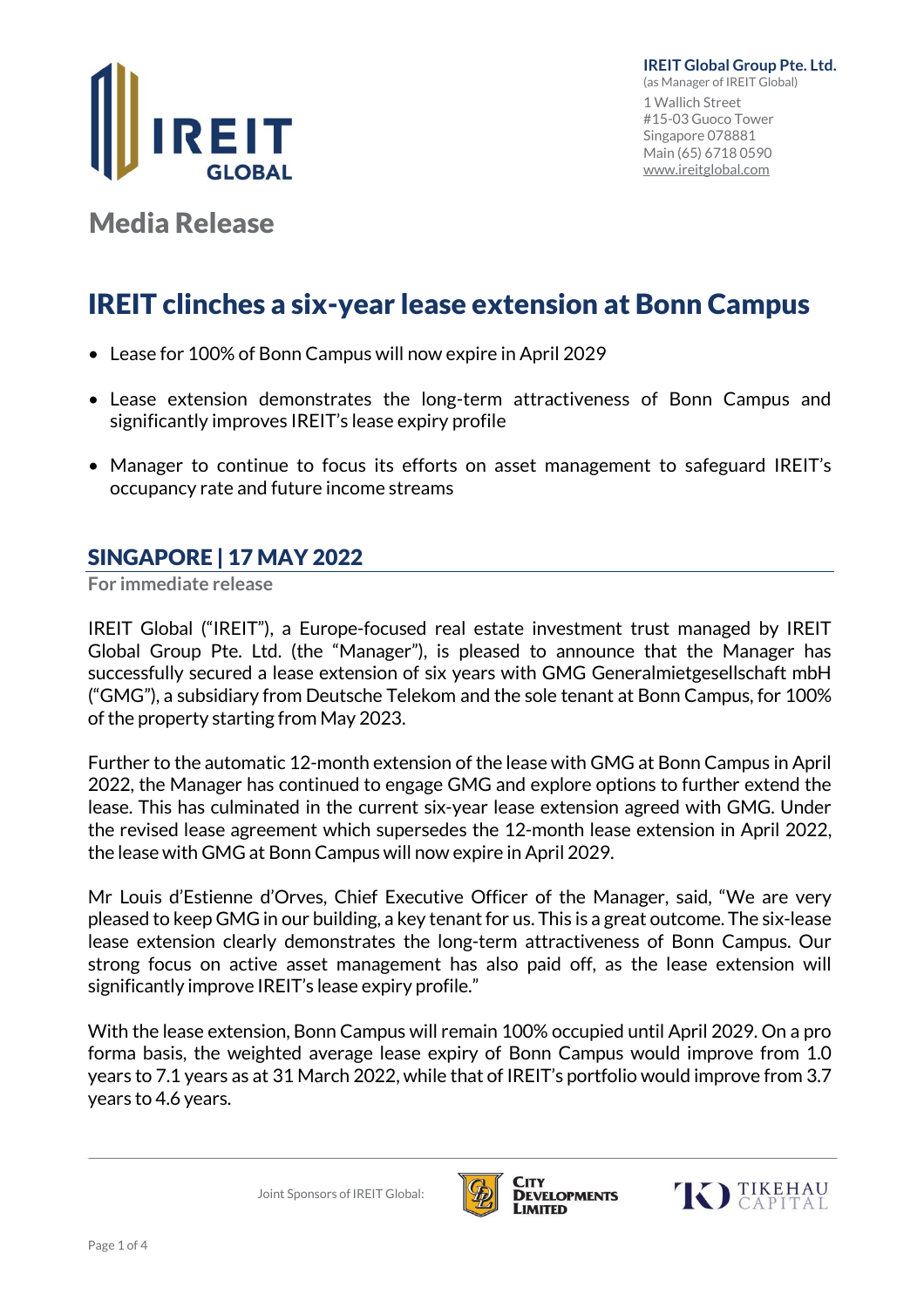

**IREIT Global Group Pte. Ltd.** (as Manager of IREIT Global) 1 Wallich Street #15-03 Guoco Tower Singapore 078881 Main (65) 6718 0590 [www.ireitglobal.com](http://www.ireitglobal.com/)

## Media Release

For the rest of 2022, the Manager will continue to focus its efforts on asset management to safeguard IREIT's occupancy rate and future income streams, by securing new leases and lease renewals at IREIT's portfolio properties, including Darmstadt Campus where its lease is due to expire in November 2022. Active marketing of the spaces at Darmstadt Campus is ongoing.

"The outbreak of the war between Ukraine and Russia and rising interest and inflation rates have led to significant economic and geopolitical uncertainty, which may slow down letting activity in Europe. As such, we will continue to assess the situation closely and maintain our vigilance, while remaining steadfast in executing our strategy to provide our unitholders with sustainable returns," Mr d'Estienne d'Orves added.

## ABOUT IREIT GLOBAL

**www.ireitglobal.com | SGX Main Board Listing**

IREIT Global (SGX-UD1U) which was listed on 13 August 2014, is the first Singapore-listed real estate investment trust with the investment strategy of principally investing, directly or indirectly, in a portfolio of income-producing real estate in Europe which is used primarily for office, retail and industrial (including logistics) purposes, as well as real estate-related assets.

IREIT Global's current portfolio comprises five freehold office properties in Germany, five freehold office properties in Spain and 27 freehold retail properties in France.

IREIT Global is managed by IREIT Global Group Pte. Ltd. (the "Manager"), which is jointly owned by Tikehau Capital and City Developments Limited ("CDL"). Tikehau Capital is global alternative asset management group listed in France, while CDL is a leading global real estate company listed in Singapore.



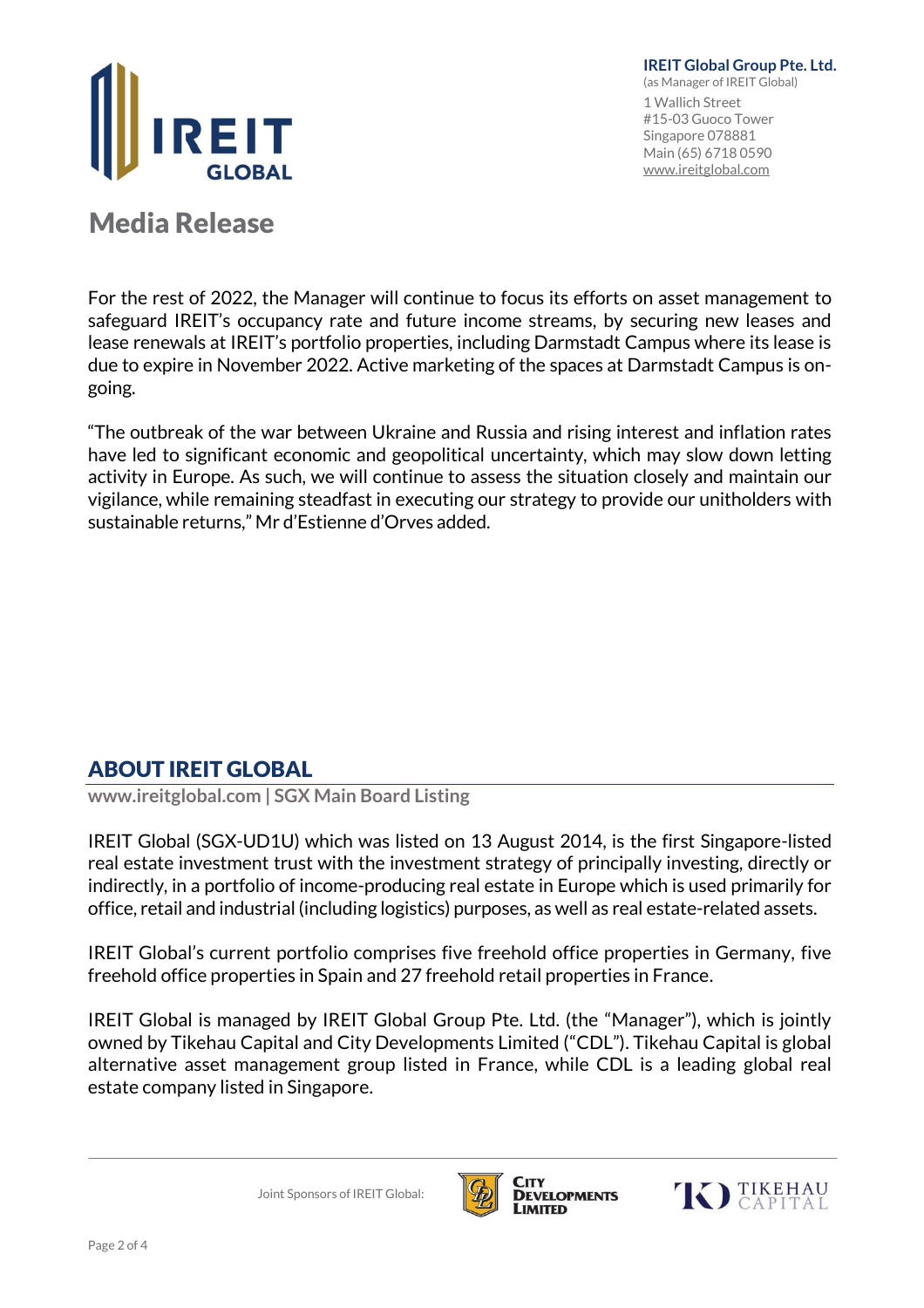

**IREIT Global Group Pte. Ltd.** (as Manager of IREIT Global) 1 Wallich Street #15-03 Guoco Tower Singapore 078881 Main (65) 6718 0590 [www.ireitglobal.com](http://www.ireitglobal.com/)

## Media Release

## ABOUT TIKEHAU CAPITAL

**www.tikehaucapital.com | Paris Euronext, Compartment A Listing**

Tikehau Capital is a global alternative asset management group with €35.5 billion of assets under management as at 31 March 2022. Tikehau Capital has developed a wide range of expertise across four asset classes (private debt, real assets, private equity and capital markets strategies) as well as multi-asset and special opportunities strategies. Tikehau Capital is a founder-led team with a distinctive business model, a strong balance sheet, proprietary global deal flow and a track record of backing high-quality companies and executives.

Deeply rooted in the real economy, Tikehau Capital provides bespoke and innovative alternative financing solutions to the companies it invests in and seeks to create long-term value for its investors, while generating positive impacts on society. The Group leverages its strong equity base (€3 billion of equity as at 31 December 2021), investing its own capital alongside that of its investor-clients within each of its strategies.

Controlled by its managers alongside leading institutional partners, Tikehau Capital is guided by a strong entrepreneurial spirit and DNA, shared by its 723 employees across its 13 offices in Europe, Asia and North America. Tikehau Capital is listed on compartment A of the Euronext Paris regulated market (ISIN: FR0013230612; Ticker: TKO.FP).

#### ABOUT CITY DEVELOPMENTS LIMITED

**www.cdl.com.sg | SGX Main Board Listing**

City Developments Limited ("CDL") is a leading global real estate company with a network spanning 104 locations in 29 countries and regions. Listed on the Singapore Exchange, CDL is one of the largest companies by market capitalisation. Its income-stable and geographically-diverse portfolio comprises residences, offices, hotels, serviced apartments, shopping malls and integrated developments. With a proven track record of over 55 years in real estate development, investment and management, CDL has developed over 48,000 homes and owns around 23 million square feet of gross floor area in residential for lease, commercial and hospitality assets globally. Its diversified global landbank offers 3.3 million square feet of land area. Along with its wholly-owned hotel subsidiary, Millennium & Copthorne Hotels Limited, CDL has over 130 hotels and over 40,000 rooms worldwide, many in key gateway cities.